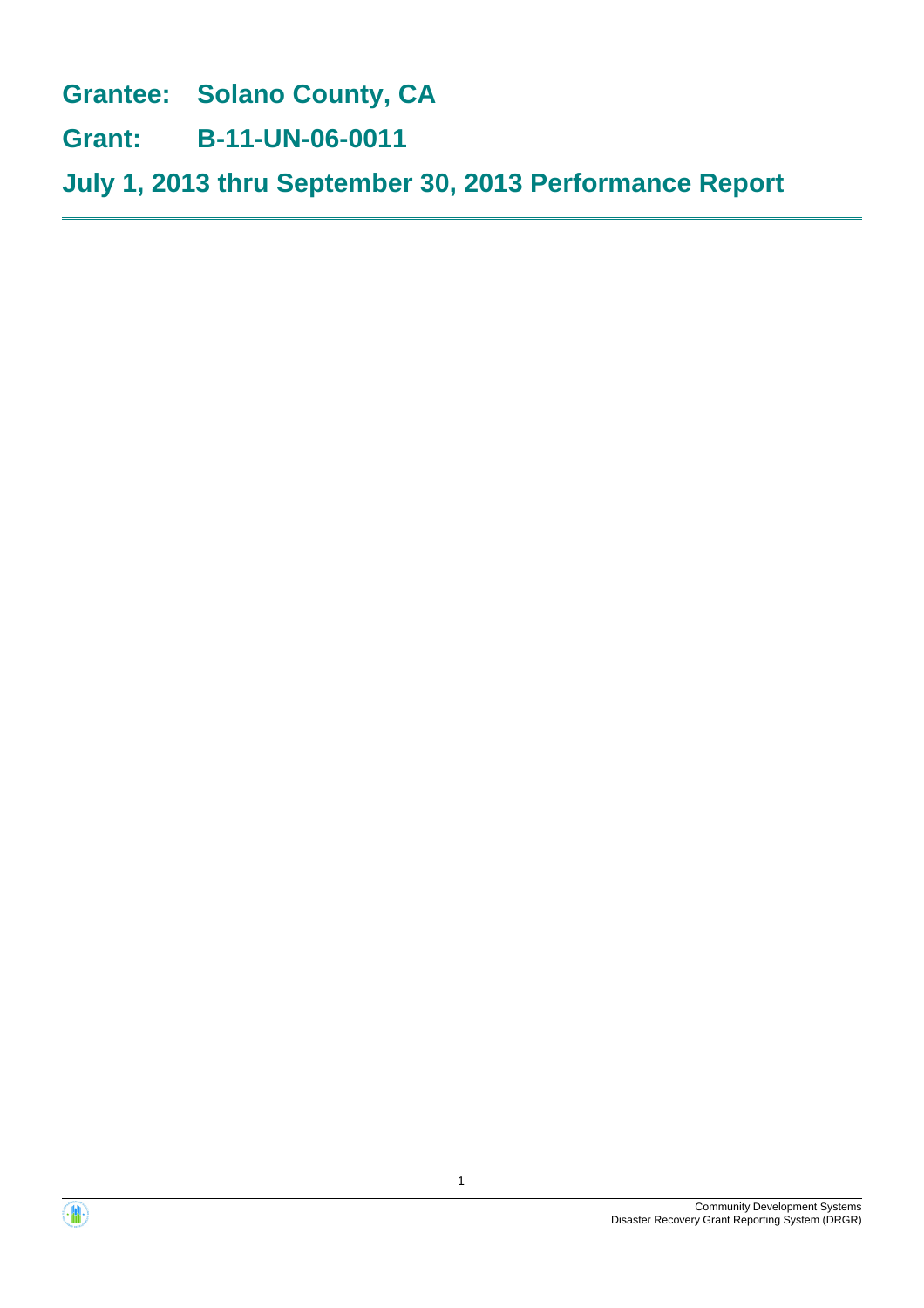# **Grant Number:**

B-11-UN-06-0011

**Grantee Name:** Solano County, CA

**LOCCS Authorized Amount:** \$1,622,757.00

**Estimated PI/RL Funds:** \$962,793.00

**Total Budget:** \$2,585,550.00

## **Disasters:**

#### **Declaration Number**

No Disasters Found

#### **Narratives**

#### **Summary of Distribution and Uses of NSP Funds:**

The County selected two neighborhoods as its areas of greatest need using the HUD NSP3 Mapping Tool. The information on estimates of foreclosure need and related scores identified one neighborhood with a foreclosure need score of 20 and one score of 19.4.

#### **How Fund Use Addresses Market Conditions:**

The census tracts with foreclosure need scores of over 19 were located for Fairfield and Solano County (Vallejo). The two census tracts with foreclosure need scores of 20 were selected following HUD guidance to select the areas with high scores but that were also small enough to have positive impact on at least 20% of the foreclosed properties in that neighborhood when considering the amount of the grant award (\$1.6 million) and the amount needed to renovate the properties. Their selection was also based on the age of the housing stock. The NSP1 program in Fairfield focused on older homes in older neighborhoods which would likely be at the bottom of a new homebuyer&rsquos list and thus more likely to stay vacant than a home in a relatively new subdivision. This program follows that policy. In Homeacres, homes average 50-60 years old. They are generally not being maintained, which compounds the negative impact of foreclosed properties. The Fairfield Neighborhood homes average 40 years old. These are the issues facing the neighborhoods, including the number of foreclosures that also create a downward spiral of property values and deteriorating neighborhood condition. The other jurisdictions: Benicia, Vacaville, Dixon, Suisun City and Rio Vista did not have scores this high. Vallejo has census tracts with a score of 20, but was not included, because the City of Vallejo has its own NSP3 grant allocation. The two selected neighborhoods will receive an equal amount of the initial grant for the program. The funding is split evenly between the two neighborhoods for each activity.

The expanded area in Fairfield includes a partial section of census tract number 2526.08. The Neighborhood NSP3 Score is 20 (the state minimum threshold NSP3 schote is 17.

#### **Ensuring Continued Affordability:**

Solano County&rsquos program will ensure continued affordability by utilizing the HOME Program standards found at 24CFR 92.252(a), (c), and (f) and 92.254. The program will record affordability covenants on each NSP3 property to ensure that the home will be the qualified buyer&rsquos principal residence for a minimum period of 15 years, and that if sold before then, it will be sold to a qualified buyer. Funds that are repaid prior to the expiration of the covenant are recaptured by the County and the covenant is dissolved.

#### **Definition of Blighted Structure:**

Solano County&rsquos program shall rely on Section 33031 (a) of the Health and Safety Code to determine when a building is blighted. A structure considered blighted when it is unsafe or unhealthy for persons to live or work. These conditions may be caused by serious building code violations, dilapidation and deterioration, defective design or physical construction, faulty or inadequate utilities, or other similar factors.

#### **Definition of Affordable Rents:**

Solano County&rsquos program shall use the HOME Program&rsquos standards for affordability. Qualifying renters will document that the household income and corresponding rents do not exceed HOME Program income and rent limits.

03/16/2014 **Contract End Date:**

Active

**Obligation Date: Award Date:**

Reviewed and Approved **Review by HUD:**

**Grant Status: QPR Contact:** No QPR Contact Found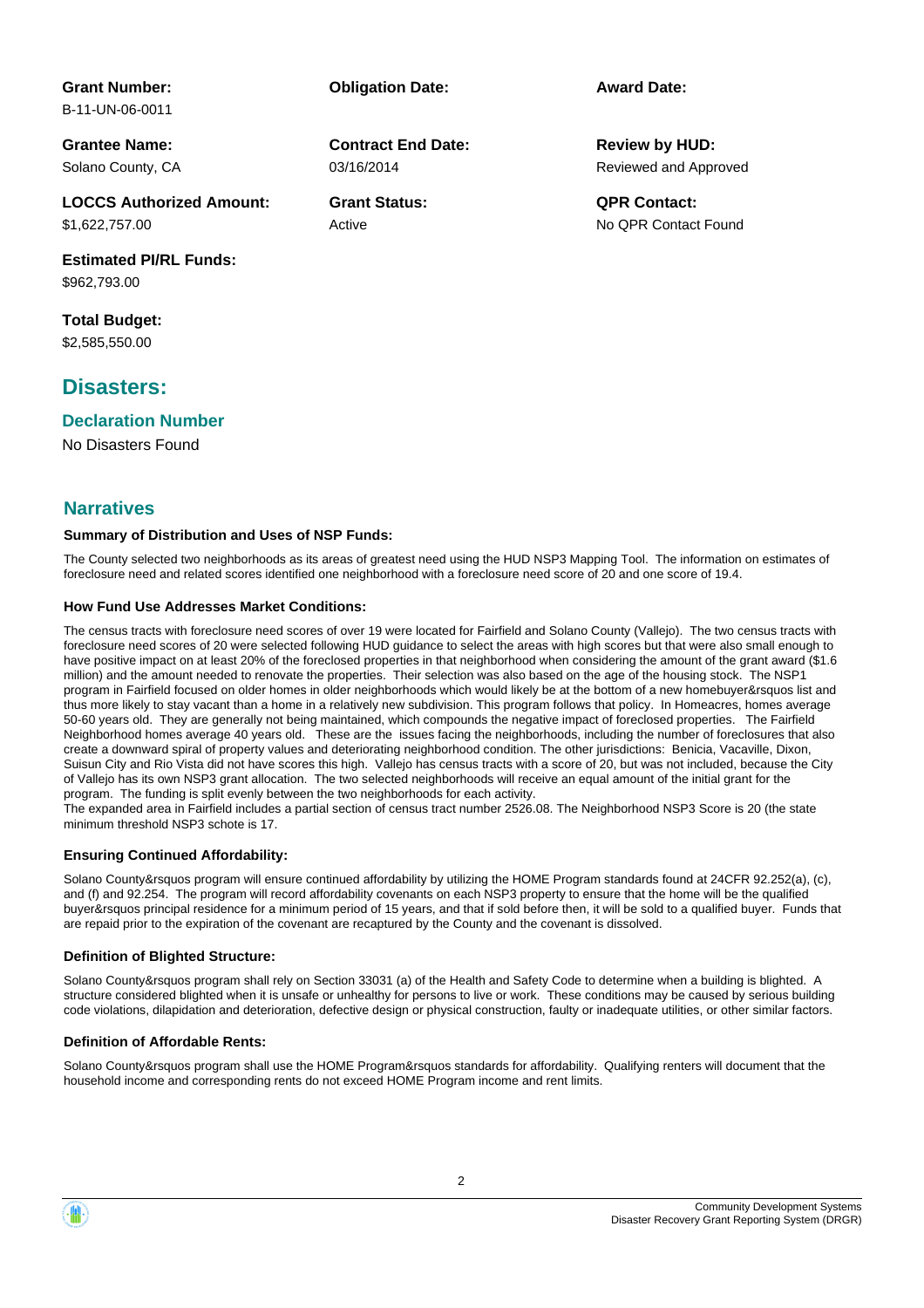#### **Housing Rehabilitation/New Construction Standards:**

Solano County&rsquos program will utilize the City of Fairfield&rsquos NSP rehab standards. Additionally:

1. All gut rehab or new construction (general replacement of the interior of a building that may or may not include changes to structural elements such as flooring systems, columns or load bearing interior or exterior walls) of residential buildings up to 3 stories must be designed to meet the standard for Energy Star Qualified New Homes.

2. Other rehabilitation must meet these standards to the extent applicable to the rehab work undertaken, e.g., replace older obsolete products and appliances (such as windows, doors, lighting, hot water heaters, furnaces, boilers, air-conditioning units, refrigerators, clothes washers and dishwashers) with Energy Star-46 labeled products.

2. Water efficient toilets, showers, and faucets, such as those with the WaterSense label, must be installed.

#### **Vicinity Hiring:**

The jurisdiction certifies that it will, to the maximum extent feasible, provide for hiring of employees that reside in the vicinity of NSP3 funded projects or contract with small businesses that are owned and operated by persons residing in the vicinity of NSP3 projects.

#### **Procedures for Preferences for Affordable Rental Dev.:**

The jurisdiction certifies that it will be abide by the procedures described in its NSP3 Abbreviated Plan to create preferences for the development of affordable rental housing for properties assisted with NSP3 funds.

#### **Grantee Contact Information:**

Matt Walsh MWalsh@solanocounty.com 707-784-6765 675 Texas Street, Suite 5500 Fairfield, CA 94533

| <b>Overall</b>                                 | <b>This Report Period</b> | <b>To Date</b> |
|------------------------------------------------|---------------------------|----------------|
| <b>Total Projected Budget from All Sources</b> | N/A                       | \$2,348,597.70 |
| <b>Total Budget</b>                            | \$235,743.00              | \$2,348,597.70 |
| <b>Total Obligated</b>                         | \$354,915.00              | \$1,697,861.78 |
| <b>Total Funds Drawdown</b>                    | \$392,757.00              | \$1,536,765.00 |
| <b>Program Funds Drawdown</b>                  | \$114,000.00              | \$1,006,116.00 |
| <b>Program Income Drawdown</b>                 | \$278,757.00              | \$530,649.00   |
| <b>Program Income Received</b>                 | \$299,097.00              | \$643,053.00   |
| <b>Total Funds Expended</b>                    | \$247,837.00              | \$2,044,869.00 |
| <b>Match Contributed</b>                       | \$0.00                    | \$0.00         |

# **Progress Toward Required Numeric Targets**

| <b>Requirement</b>                            | <b>Required</b> | <b>To Date</b> |
|-----------------------------------------------|-----------------|----------------|
| <b>Overall Benefit Percentage (Projected)</b> |                 | 0.00%          |
| <b>Overall Benefit Percentage (Actual)</b>    |                 | 0.00%          |
| <b>Minimum Non-Federal Match</b>              | \$0.00          | \$0.00         |
| <b>Limit on Public Services</b>               | \$243,413.55    | \$0.00         |
| Limit on Admin/Planning                       | \$162,275,70    | \$100,467,00   |
| <b>Limit on State Admin</b>                   | \$0.00          | \$100.467.00   |

# **Progress Toward Activity Type Targets**

| <b>Activity Type</b>  | <b>Target</b> | <b>Actual</b> |
|-----------------------|---------------|---------------|
| <b>Administration</b> | \$162,275,70  | \$162,275.70  |

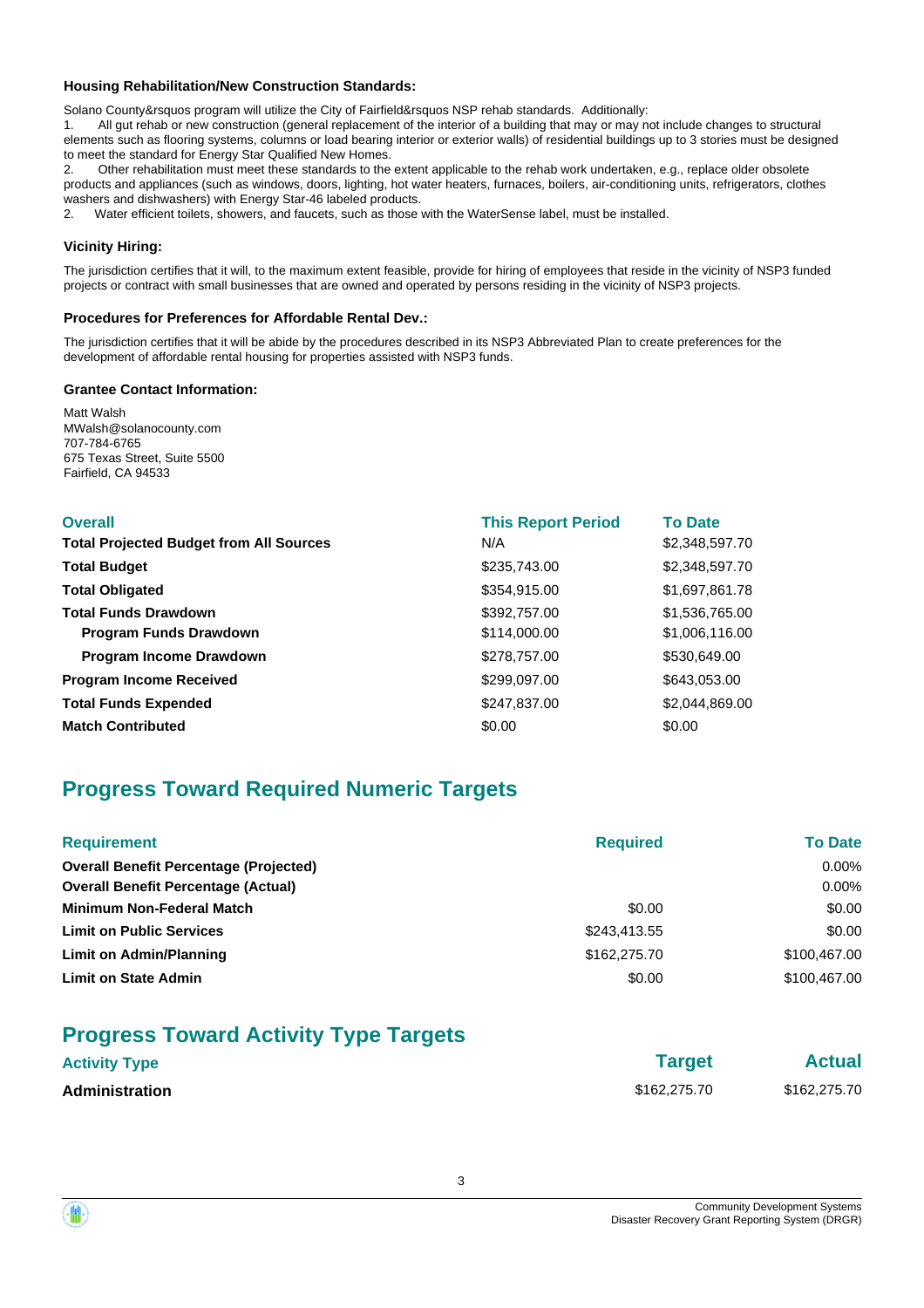# **Progress Toward National Objective Targets**

**National Objective Target Actual**

**NSP Only - LH - 25% Set-Aside**  $$405,689.25$   $$729,928.00$ 

# **Overall Progress Narrative:**

1066 Sparrow Lane has been purchased by our developer in July. Approximately 95% of the rehab work has been completed.

Two properties (Gilcrest and Hawk) have closed escrow. Pending the purchase of two new NSP3 properties (Lewis and Belmont) in Vallejo.

A total of six homes have been acquired and then sold to eligible buyers to date. One other home has completed the rehab phase and is currently up for sale which we expect to sell and close by the end of November. Two additional homes are currently in the acquisition phase for a total of nine homes within our program.

## **Project Summary**

| <b>Project #, Project Title</b>          | <b>This Report Period</b>               | <b>To Date</b>                          |                                         |
|------------------------------------------|-----------------------------------------|-----------------------------------------|-----------------------------------------|
|                                          | <b>Program Funds</b><br><b>Drawdown</b> | <b>Project Funds</b><br><b>Budgeted</b> | <b>Program Funds</b><br><b>Drawdown</b> |
| 01, Single Family LMMI Acquisition/Rehab | \$100.453.00                            | \$1.456.394.00                          | \$554,287.00                            |
| 02, Single Family LH25 Acquisition/Rehab | \$0.00                                  | \$729.929.25                            | \$370,890.00                            |
| 03. Administration                       | \$13,547.00                             | \$174.369.70                            | \$80,939,00                             |

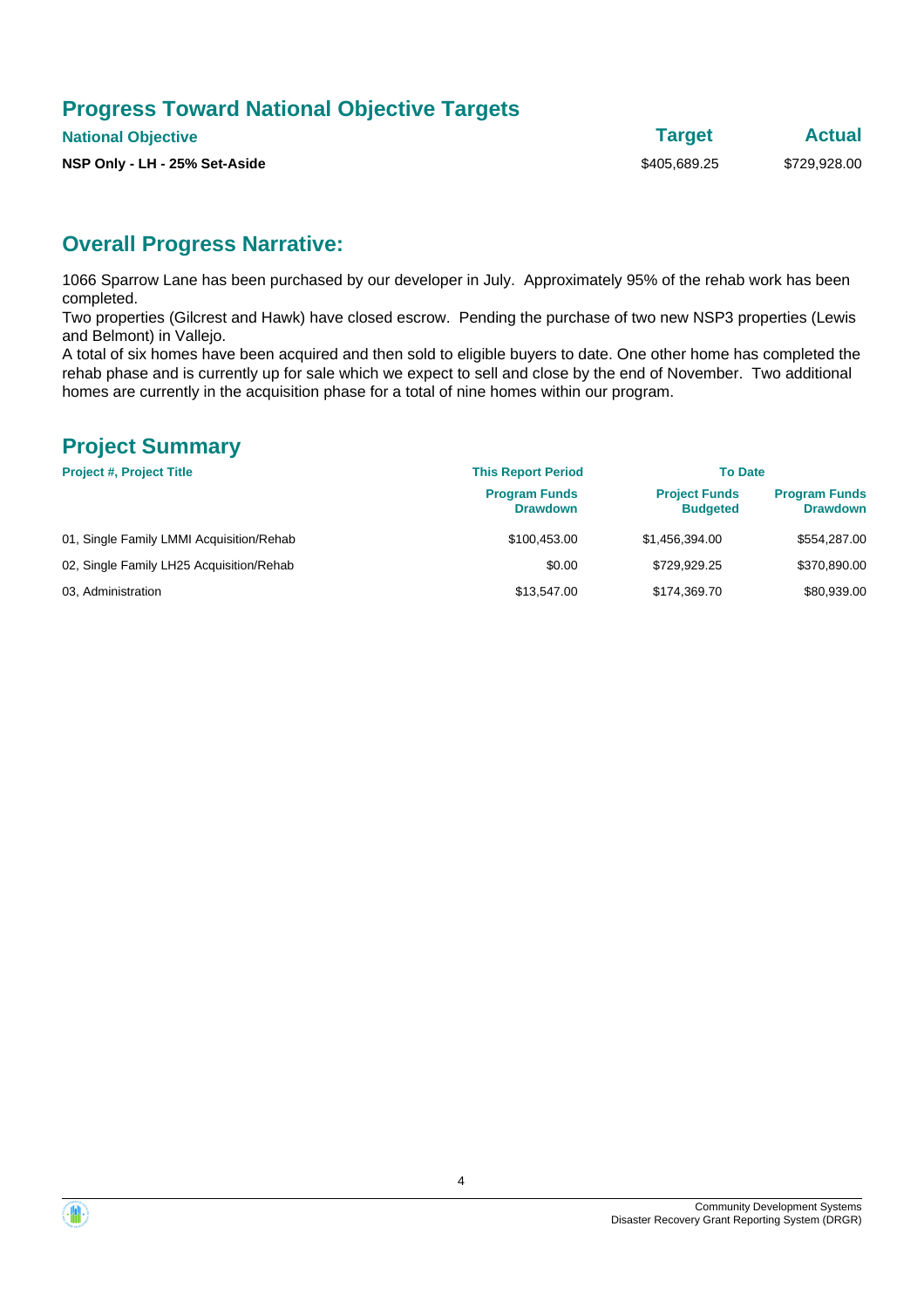# **Activities**

#### **Grantee Activity Number: 1.A Activity Title: Acquisition/Rehab Hanley LMMI**

#### **Projected Start Date: Benefit Type:** NSP Only - LMMI City of Fairfield **National Objective: Activity Status: Projected End Date: Completed Activity Actual End Date: Activitiy Category:** 03/16/2014 03/16/2011 Direct ( HouseHold ) **Responsible Organization:** Rehabilitation/reconstruction of residential structures Under Way **Project Number:** 01 **Project Title:** Single Family LMMI Acquisition/Rehab

| <b>Overall</b>                                 | <b>Jul 1 thru Sep 30, 2013</b> | <b>To Date</b> |
|------------------------------------------------|--------------------------------|----------------|
| <b>Total Projected Budget from All Sources</b> | N/A                            | \$693,255.00   |
| <b>Total Budget</b>                            | \$0.00                         | \$693,255.00   |
| <b>Total Obligated</b>                         | \$500.00                       | \$285,357.00   |
| <b>Total Funds Drawdown</b>                    | \$0.00                         | \$273,884.00   |
| <b>Program Funds Drawdown</b>                  | \$0.00                         | \$154,886.00   |
| Program Income Drawdown                        | \$0.00                         | \$118,998.00   |
| <b>Program Income Received</b>                 | \$0.00                         | \$119,331.00   |
| <b>Total Funds Expended</b>                    | \$0.00                         | \$446,025.00   |
| City of Fairfield1                             | \$0.00                         | \$446,025.00   |
| <b>Match Contributed</b>                       | \$0.00                         | \$0.00         |

## **Activity Description:**

## **Location Description:**

#### **Activity Progress Narrative:**

429 gillcrest and 1067 Hawk Lane have met the National Objective. Pending the purchase of two new properties (1159 Lewis and 1201 Belmont) in Vallejo.

## **Accomplishments Performance Measures**

|                         | <b>This Report Period</b> | <b>Cumulative Actual Total / Expected</b> |
|-------------------------|---------------------------|-------------------------------------------|
|                         | Total                     | <b>Total</b>                              |
| # of Housing Units      |                           | 2/6                                       |
| # of Singlefamily Units |                           | 2/6                                       |

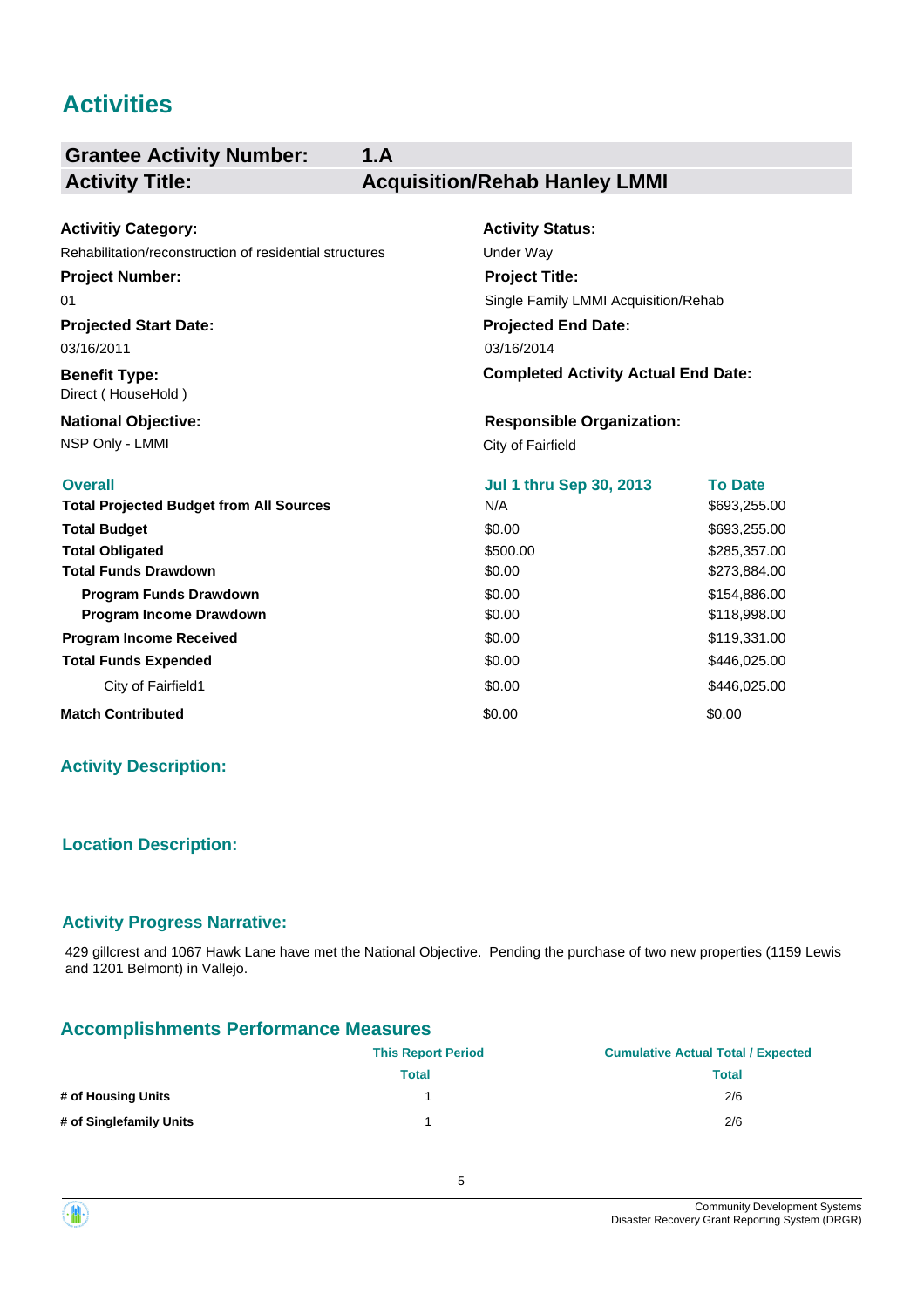# **Beneficiaries Performance Measures**

|                    |     | <b>This Report Period</b> |       |     | <b>Cumulative Actual Total / Expected</b> |     |                       |
|--------------------|-----|---------------------------|-------|-----|-------------------------------------------|-----|-----------------------|
|                    | Low | Mod                       | Total | Low | <b>Mod</b>                                |     | <b>Total Low/Mod%</b> |
| # of Households    |     |                           |       | 0/2 | 1/4                                       | 2/6 | 50.00                 |
| # Owner Households |     |                           |       | 0/2 | 1/4                                       | 2/6 | 50.00                 |

# **Activity Locations**

| <b>Address</b> | City                  | Countv | <b>State</b> | Zin                  | <b>Status / Accept</b> |
|----------------|-----------------------|--------|--------------|----------------------|------------------------|
| 1067 Hawk Ln   | <sup>⊏</sup> airfield |        | California   | 94533-2422 Match / Y |                        |

# **Other Funding Sources Budgeted - Detail**

| <b>Other Funding Sources</b>       | <b>Amount</b> |
|------------------------------------|---------------|
| NSP <sub>3</sub>                   | \$0.00        |
| <b>Total Other Funding Sources</b> | \$0.00        |

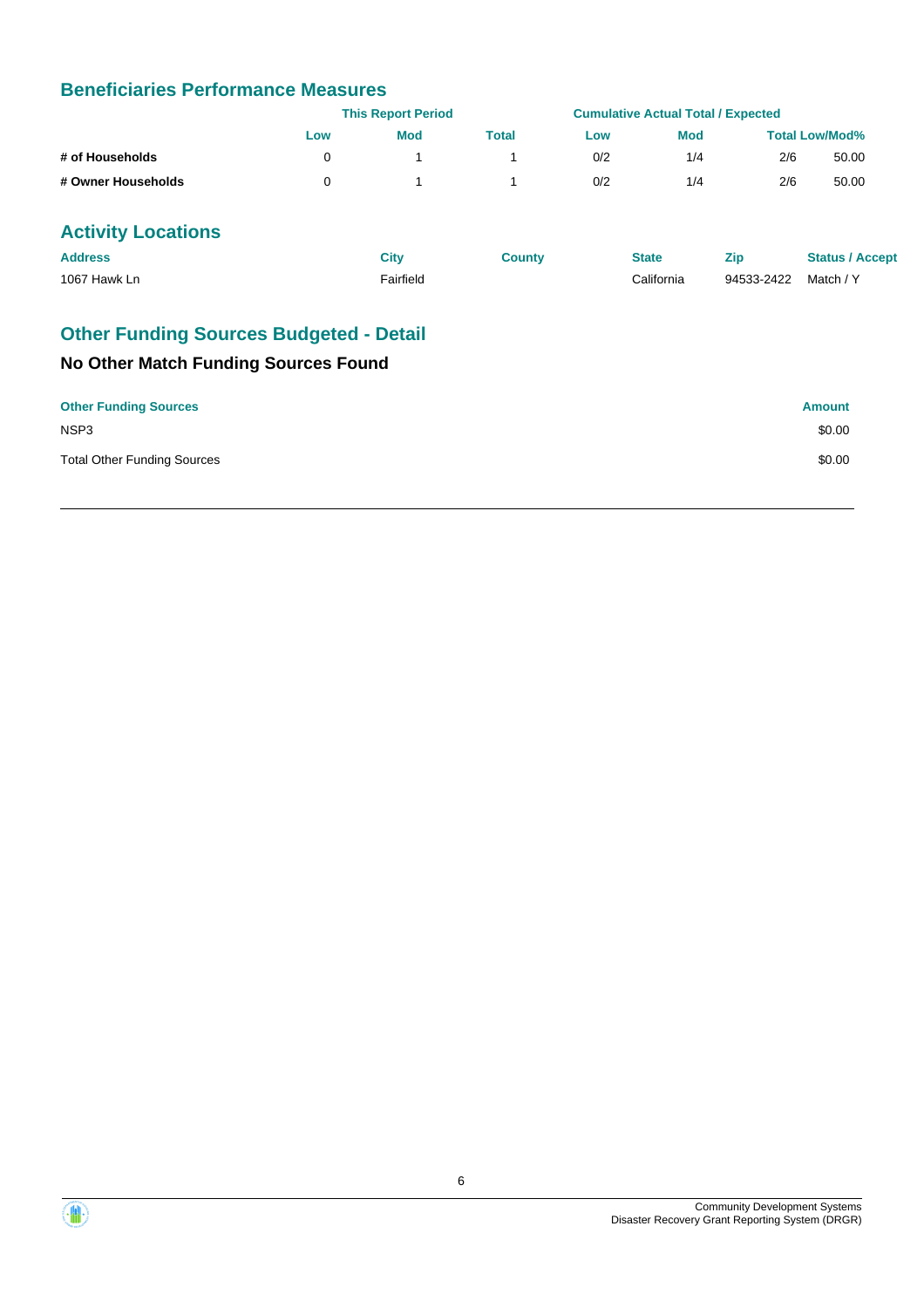**Grantee Activity Number:**

**1.B**

**Activity Title: Acquisition/Rehab Ascher LMMI**

# **Activitiy Category:** Rehabilitation/reconstruction of residential structures Under Way **Project Number:**

**Projected Start Date:** 03/16/2011 01

**Benefit Type:** Direct ( HouseHold )

NSP Only - LMMI City of Fairfield1 **National Objective:**

**Activity Status: Projected End Date: Project Title:** Single Family LMMI Acquisition/Rehab

11/16/2014

**Completed Activity Actual End Date:**

#### **Responsible Organization:**

| <b>Overall</b>                                 | <b>Jul 1 thru Sep 30, 2013</b> | <b>To Date</b> |
|------------------------------------------------|--------------------------------|----------------|
| <b>Total Projected Budget from All Sources</b> | N/A                            | \$763,139.00   |
| <b>Total Budget</b>                            | \$235,743.00                   | \$763,139.00   |
| <b>Total Obligated</b>                         | \$336,196.00                   | \$661,113.00   |
| <b>Total Funds Drawdown</b>                    | \$336,196.00                   | \$661,113.00   |
| <b>Program Funds Drawdown</b>                  | \$100,453.00                   | \$399,401.00   |
| Program Income Drawdown                        | \$235,743.00                   | \$261,712.00   |
| <b>Program Income Received</b>                 | \$215,953.00                   | \$215,953.00   |
| <b>Total Funds Expended</b>                    | \$235,743.00                   | \$742,946.00   |
| City of Fairfield1                             | \$235,743.00                   | \$742,946.00   |
| <b>Match Contributed</b>                       | \$0.00                         | \$0.00         |

#### **Activity Description:**

## **Location Description:**

#### **Activity Progress Narrative:**

429 Gillcrest sold on 7/19/13 for \$170,000.

#### **Accomplishments Performance Measures**

|                         | <b>This Report Period</b> | <b>Cumulative Actual Total / Expected</b> |
|-------------------------|---------------------------|-------------------------------------------|
|                         | Total                     | Total                                     |
| # of Housing Units      |                           | 2/1                                       |
| # of Singlefamily Units |                           | 2/1                                       |

## **Beneficiaries Performance Measures**

|     | <b>This Report Period</b> |       |     | <b>Cumulative Actual Total / Expected</b> |                       |  |
|-----|---------------------------|-------|-----|-------------------------------------------|-----------------------|--|
| LOW | <b>Mod</b>                | Total | LOW | <b>Mod</b>                                | <b>Total Low/Mod%</b> |  |
|     |                           |       |     |                                           |                       |  |

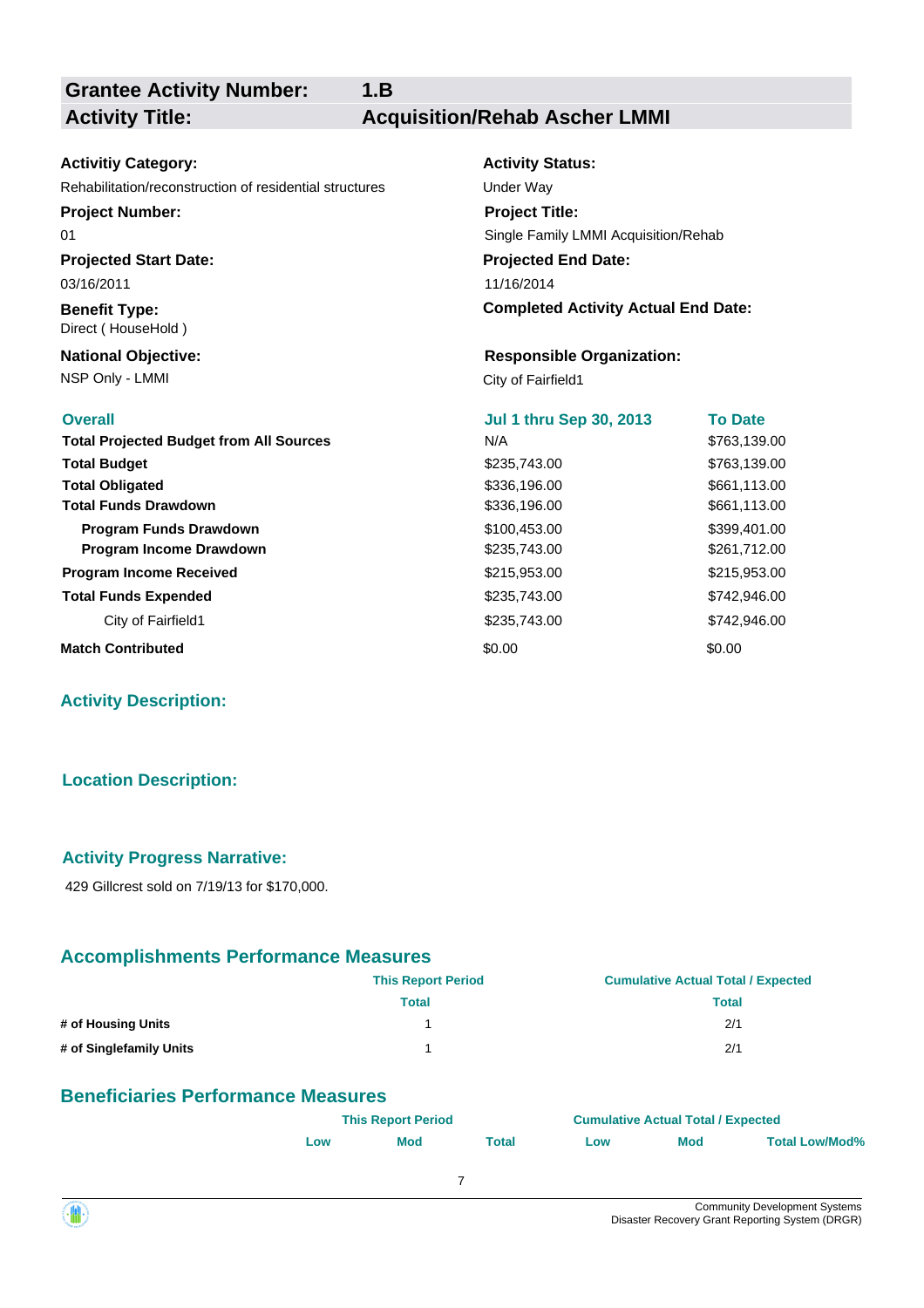| # of Households    |  | 2/1 | 0/0 | 21 | 100.00 |
|--------------------|--|-----|-----|----|--------|
| # Owner Households |  | 2/1 | 0/0 | 21 | 100.00 |

| <b>Address</b>    | City    | Countv | <b>State</b> | Zip        | <b>Status / Accept</b> |
|-------------------|---------|--------|--------------|------------|------------------------|
| 429 Gillcrest Ave | √alleio |        | California   | 94591-8041 | Match / Y              |
|                   |         |        | California   | $\sim$     | Not Validated / Y      |

# **Other Funding Sources Budgeted - Detail**

# **No Other Match Funding Sources Found**

#### **Other Funding Sources Amount**

No Other Funding Sources Found Total Other Funding Sources

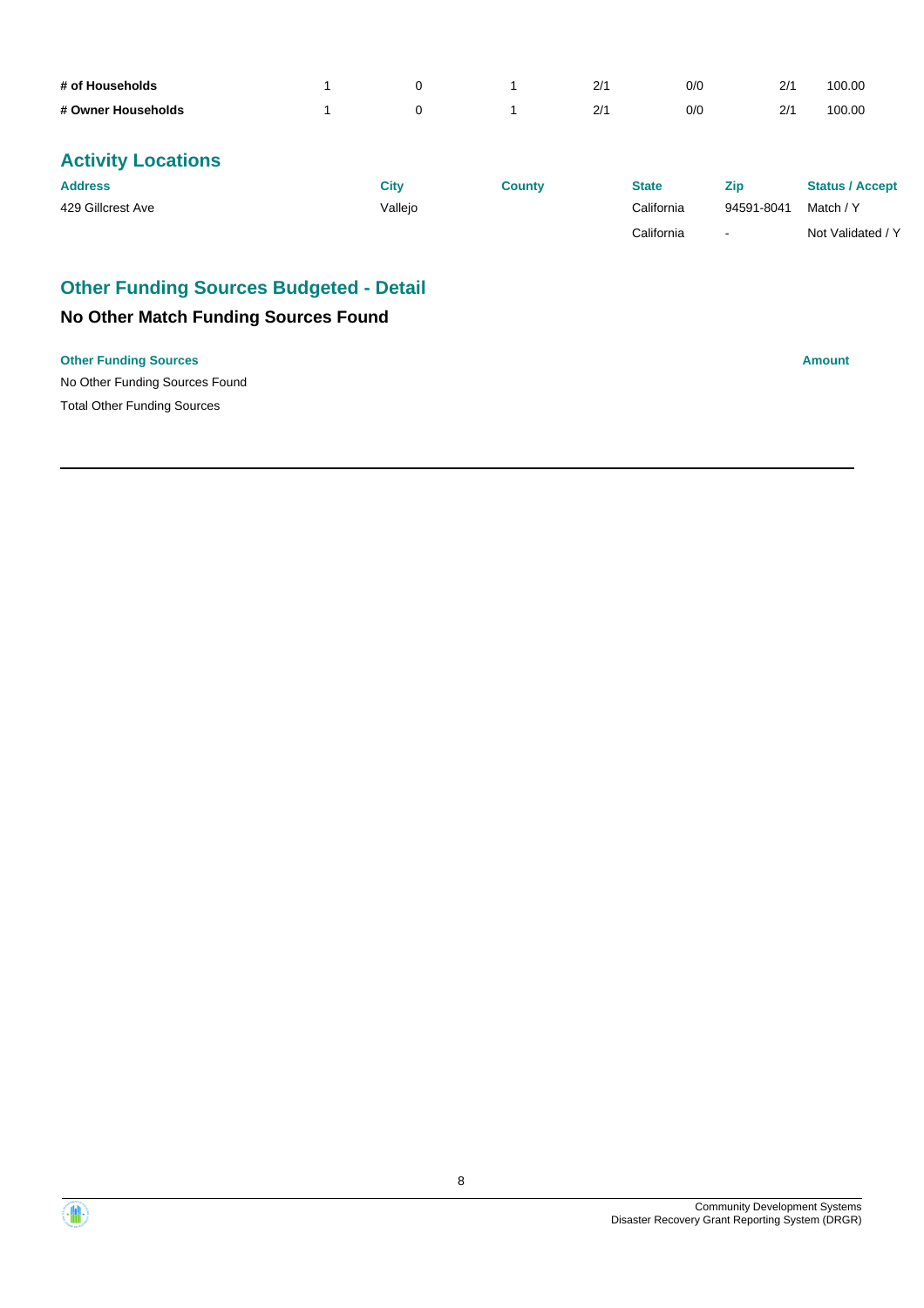**Grantee Activity Number: Activity Title: Acquisition/Rehab Hanley VLI**

**2.A**

## **Projected Start Date: Activitiy Category:** 03/16/2011 Rehabilitation/reconstruction of residential structures Under Way **Project Number:** 02

**Benefit Type:** Direct ( HouseHold )

NSP Only - LH - 25% Set-Aside City of Fairfield **National Objective:**

**Activity Status: Projected End Date: Completed Activity Actual End Date:** 03/16/2014 **Project Title:** Single Family LH25 Acquisition/Rehab

#### **Responsible Organization:**

| <b>Overall</b>                                 | <b>Jul 1 thru Sep 30, 2013</b> | <b>To Date</b> |
|------------------------------------------------|--------------------------------|----------------|
| <b>Total Projected Budget from All Sources</b> | N/A                            | \$427,084.00   |
| <b>Total Budget</b>                            | \$0.00                         | \$427,084.00   |
| <b>Total Obligated</b>                         | \$0.00                         | \$351,341.00   |
| <b>Total Funds Drawdown</b>                    | \$30,920.00                    | \$209,543.00   |
| <b>Program Funds Drawdown</b>                  | \$0.00                         | \$178,623.00   |
| <b>Program Income Drawdown</b>                 | \$30,920.00                    | \$30,920.00    |
| <b>Program Income Received</b>                 | \$0.00                         | \$125,134.00   |
| <b>Total Funds Expended</b>                    | \$0.00                         | \$175,788,00   |
| <b>Match Contributed</b>                       | \$0.00                         | \$0.00         |

**Activity Description:**

## **Location Description:**

#### **Activity Progress Narrative:**

#### **Accomplishments Performance Measures**

|                         | <b>This Report Period</b> | <b>Cumulative Actual Total / Expected</b> |
|-------------------------|---------------------------|-------------------------------------------|
|                         | Total                     | Total                                     |
| # of Housing Units      |                           | 1/2                                       |
| # of Singlefamily Units |                           | 1/2                                       |

## **Beneficiaries Performance Measures**

|     | <b>This Report Period</b> |       |     | <b>Cumulative Actual Total / Expected</b> |                       |  |
|-----|---------------------------|-------|-----|-------------------------------------------|-----------------------|--|
| LOW | <b>Mod</b>                | Total | Low | <b>Mod</b>                                | <b>Total Low/Mod%</b> |  |
|     |                           |       |     |                                           |                       |  |

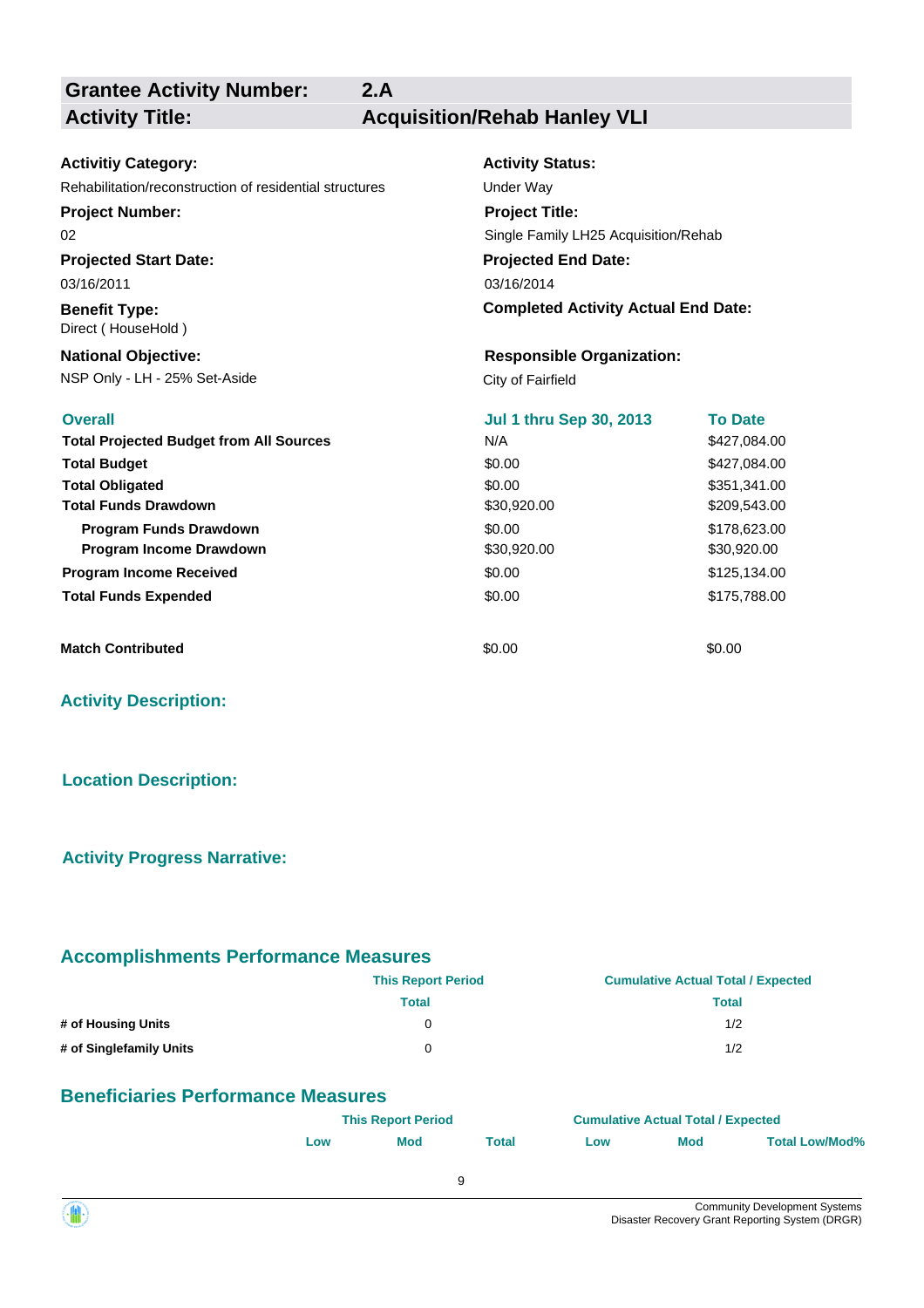| # of Households    |  |  | O/C | 1/2 | 100.00 |
|--------------------|--|--|-----|-----|--------|
| # Owner Households |  |  | 0/0 | 1/2 | 100.00 |

**No Activity Locations found.**

## **Other Funding Sources Budgeted - Detail**

| <b>Other Funding Sources</b>       | Amount |
|------------------------------------|--------|
| NSP <sub>3</sub>                   | \$0.00 |
| <b>Total Other Funding Sources</b> | \$0.00 |



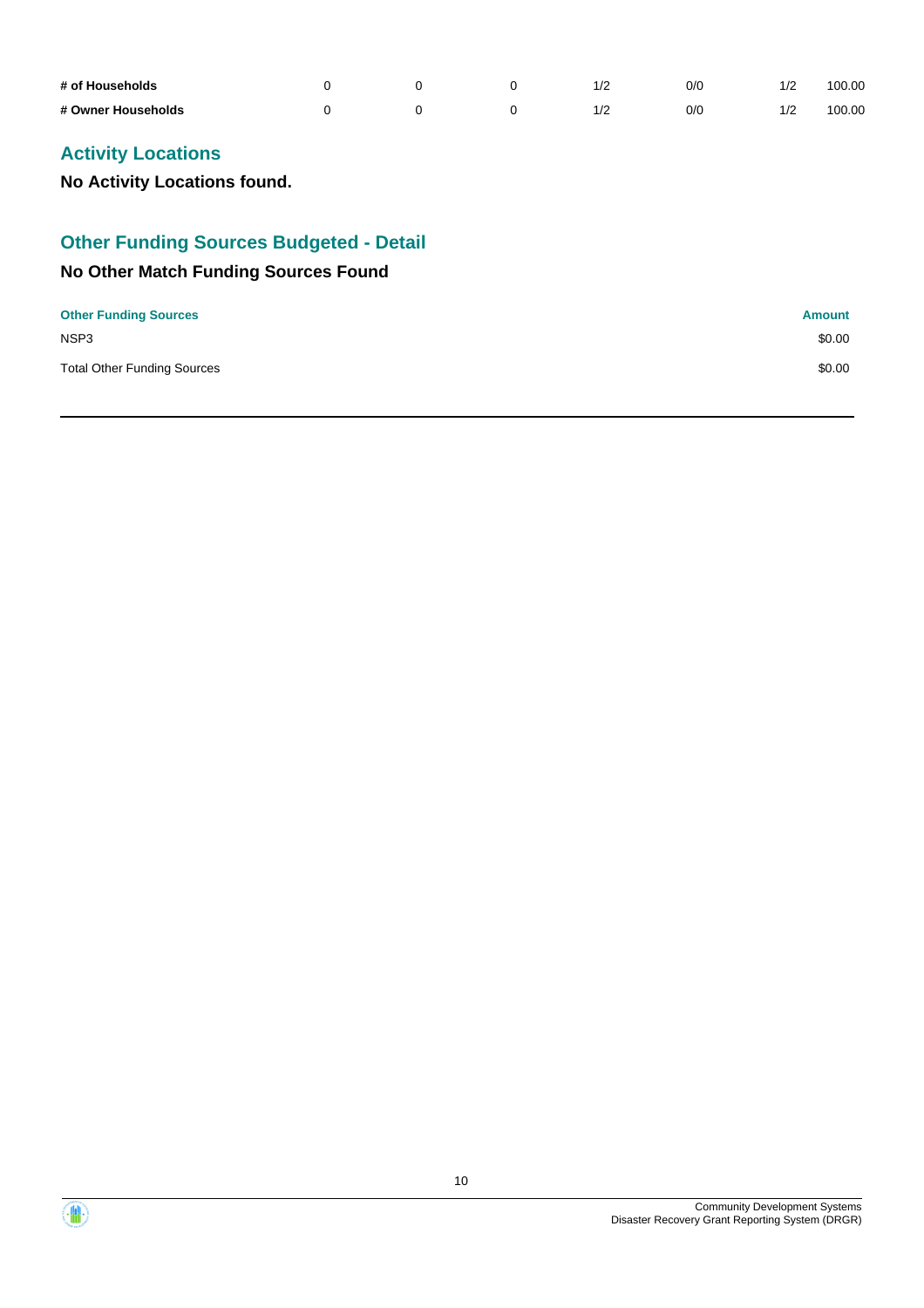**Grantee Activity Number:**

**Activity Title: Acquisition/Rehab Ascher VLI**

| <b>Activitiy Category:</b>                              | <b>Activity Status:</b>                    |                |  |  |  |  |  |
|---------------------------------------------------------|--------------------------------------------|----------------|--|--|--|--|--|
| Rehabilitation/reconstruction of residential structures | Under Way                                  |                |  |  |  |  |  |
| <b>Project Number:</b>                                  | <b>Project Title:</b>                      |                |  |  |  |  |  |
| 02                                                      | Single Family LH25 Acquisition/Rehab       |                |  |  |  |  |  |
| <b>Projected Start Date:</b>                            | <b>Projected End Date:</b>                 |                |  |  |  |  |  |
| 03/16/2011                                              | 03/16/2014                                 |                |  |  |  |  |  |
| <b>Benefit Type:</b><br>Direct (HouseHold)              | <b>Completed Activity Actual End Date:</b> |                |  |  |  |  |  |
| <b>National Objective:</b>                              | <b>Responsible Organization:</b>           |                |  |  |  |  |  |
| NSP Only - LH - 25% Set-Aside                           | City of Fairfield                          |                |  |  |  |  |  |
| <b>Overall</b>                                          | <b>Jul 1 thru Sep 30, 2013</b>             | <b>To Date</b> |  |  |  |  |  |
| <b>Total Projected Budget from All Sources</b>          | N/A                                        | \$302,844.00   |  |  |  |  |  |
| <b>Total Budget</b>                                     | \$0.00                                     | \$302,844.00   |  |  |  |  |  |
| <b>Total Obligated</b>                                  | \$0.00                                     | \$291,758.00   |  |  |  |  |  |
| <b>Total Funds Drawdown</b>                             | \$0.00                                     | \$291,758.00   |  |  |  |  |  |
| <b>Program Funds Drawdown</b>                           | \$0.00                                     | \$192,267.00   |  |  |  |  |  |
| Program Income Drawdown                                 | \$0.00                                     | \$99,491.00    |  |  |  |  |  |
| <b>Program Income Received</b>                          | \$83,144.00                                | \$182,635.00   |  |  |  |  |  |
| <b>Total Funds Expended</b>                             | \$0.00                                     | \$583,516.00   |  |  |  |  |  |
| <b>Match Contributed</b>                                | \$0.00                                     | \$0.00         |  |  |  |  |  |

**2.B**

**Activity Description:**

## **Location Description:**

#### **Activity Progress Narrative:**

#### **Accomplishments Performance Measures**

|                         | <b>This Report Period</b> | <b>Cumulative Actual Total / Expected</b> |
|-------------------------|---------------------------|-------------------------------------------|
|                         | <b>Total</b>              | <b>Total</b>                              |
| # of Housing Units      | 0                         | 2/1                                       |
| # of Singlefamily Units | 0                         | 2/1                                       |

## **Beneficiaries Performance Measures**

|     | <b>This Report Period</b> |       |     | <b>Cumulative Actual Total / Expected</b> |                       |  |
|-----|---------------------------|-------|-----|-------------------------------------------|-----------------------|--|
| ∟ow | <b>Mod</b>                | Total | Low | <b>Mod</b>                                | <b>Total Low/Mod%</b> |  |
|     |                           |       |     |                                           |                       |  |

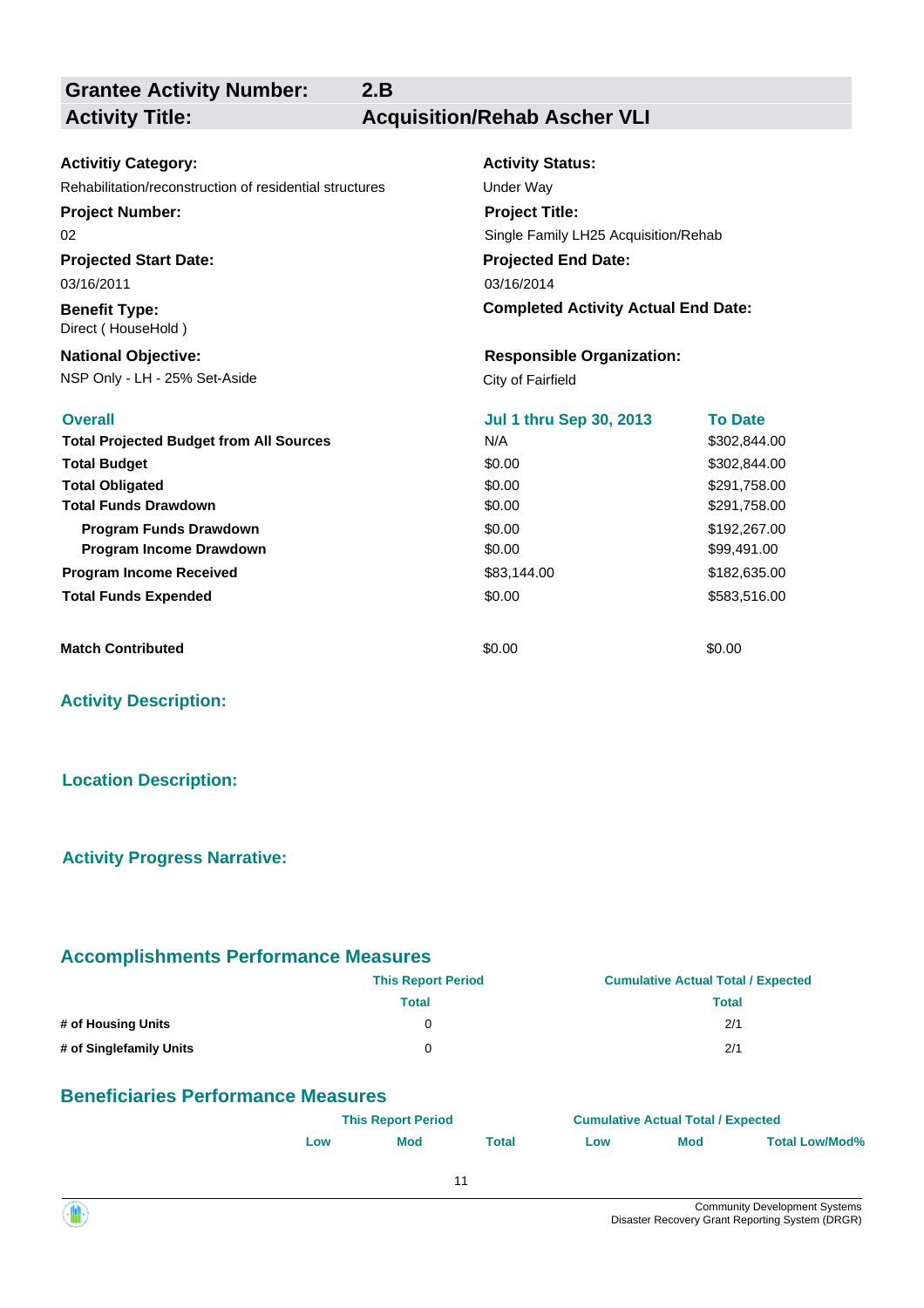| # of Households    |  | 3/C | O/C | 3/1 | 100.00 |
|--------------------|--|-----|-----|-----|--------|
| # Owner Households |  | 3/C | O/C | 3/1 | 100.00 |

**No Activity Locations found.**

## **Other Funding Sources Budgeted - Detail**

| <b>Other Funding Sources</b>       | Amount |
|------------------------------------|--------|
| NSP <sub>3</sub>                   | \$0.00 |
| <b>Total Other Funding Sources</b> | \$0.00 |



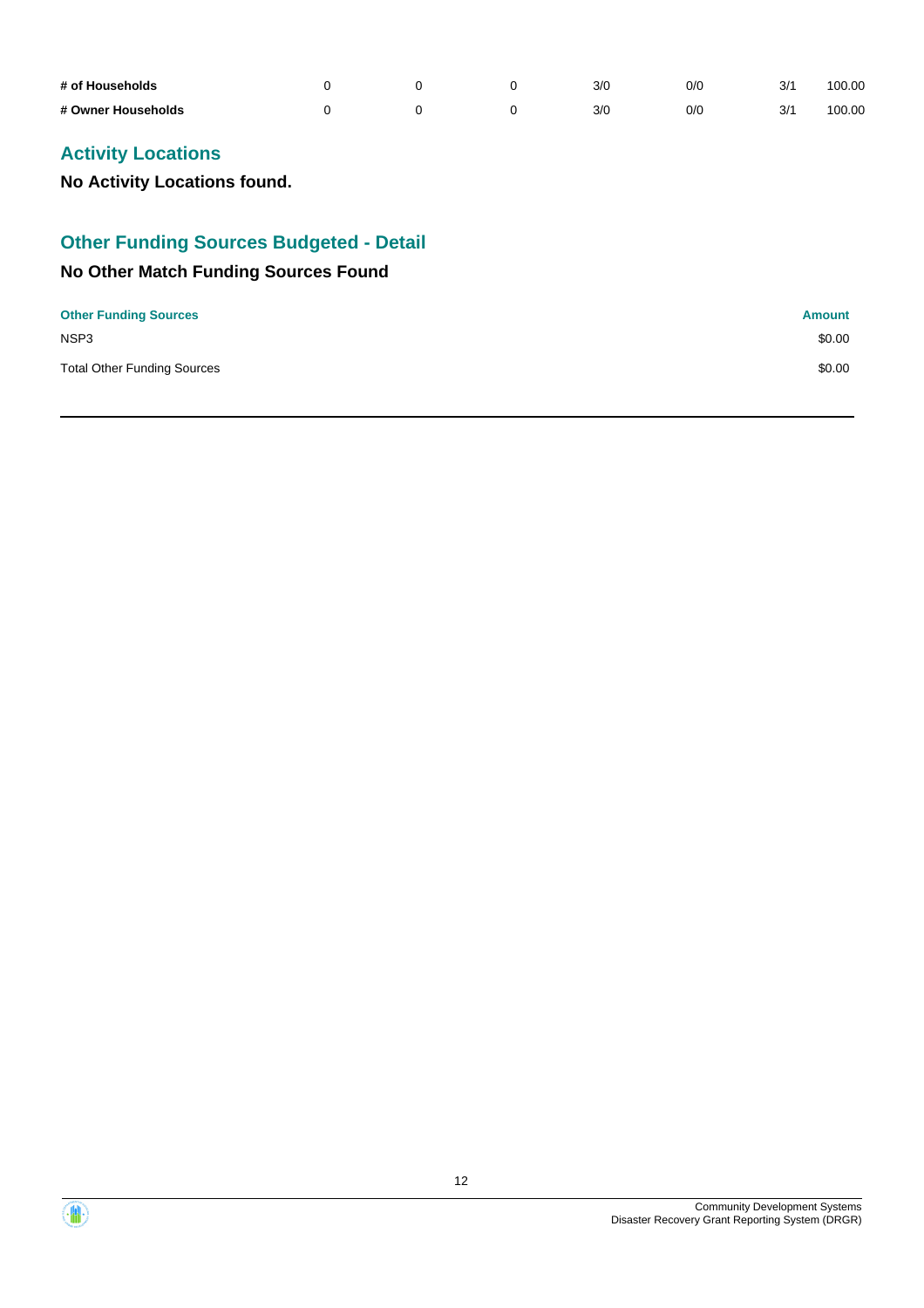| <b>Activitiy Category:</b>                     | <b>Activity Status:</b>                    |                |
|------------------------------------------------|--------------------------------------------|----------------|
| Administration                                 | Under Way                                  |                |
| <b>Project Number:</b>                         | <b>Project Title:</b>                      |                |
| 03                                             | Administration                             |                |
| <b>Projected Start Date:</b>                   | <b>Projected End Date:</b>                 |                |
| 03/16/2011                                     | 03/16/2014                                 |                |
| <b>Benefit Type:</b><br>( )                    | <b>Completed Activity Actual End Date:</b> |                |
| <b>National Objective:</b>                     | <b>Responsible Organization:</b>           |                |
| N/A                                            | City of Fairfield                          |                |
| <b>Overall</b>                                 | <b>Jul 1 thru Sep 30, 2013</b>             | <b>To Date</b> |
| <b>Total Projected Budget from All Sources</b> | N/A                                        | \$154,161.92   |
| <b>Total Budget</b>                            | \$0.00                                     | \$154,161.92   |
| <b>Total Obligated</b>                         | \$18,219.00                                | \$100,179.00   |
| <b>Total Funds Drawdown</b>                    | \$25,641.00                                | \$100,179.00   |
| <b>Program Funds Drawdown</b>                  | \$13,547.00                                | \$80,651.00    |
| Program Income Drawdown                        | \$12,094.00                                | \$19,528.00    |
| <b>Program Income Received</b>                 | \$0.00                                     | \$0.00         |
|                                                |                                            |                |
| <b>Total Funds Expended</b>                    | \$12,094.00                                | \$96,306.00    |
| City of Fairfield1                             | \$12,094.00                                | \$96,306.00    |

**3.A**

#### **Activity Description:**

## **Location Description:**

## **Activity Progress Narrative:**

Expenses for staff time and travel mileage.

## **Accomplishments Performance Measures**

**No Accomplishments Performance Measures found.**

## **Beneficiaries Performance Measures**

**No Beneficiaries Performance Measures found.**